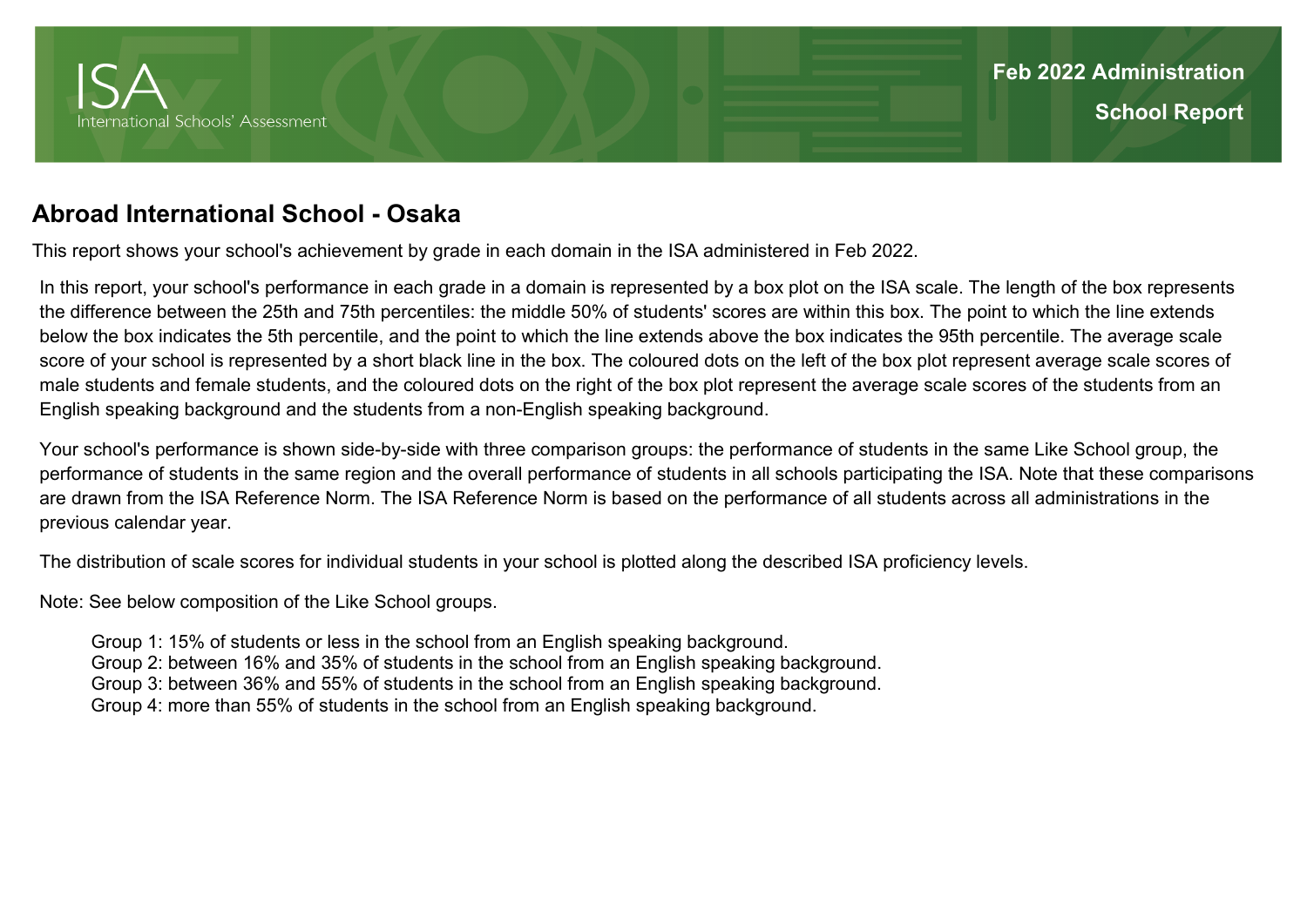

**Mathematical Literacy Grade 3 Abroad International School - OsakaFeb 2022 Administration - School Report**

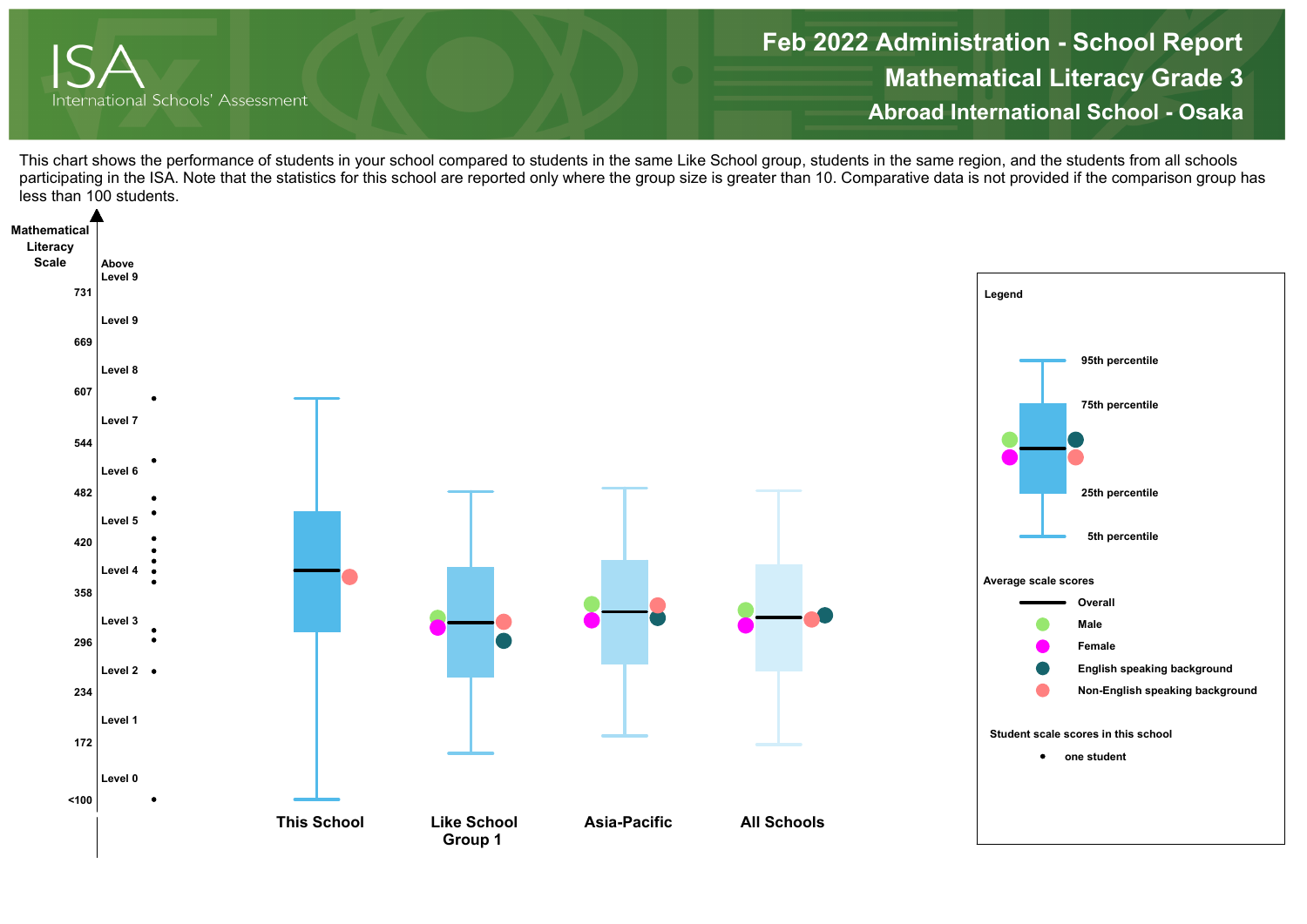

**Reading Grade 3 Abroad International School - Osaka Feb 2022 Administration - School Report**

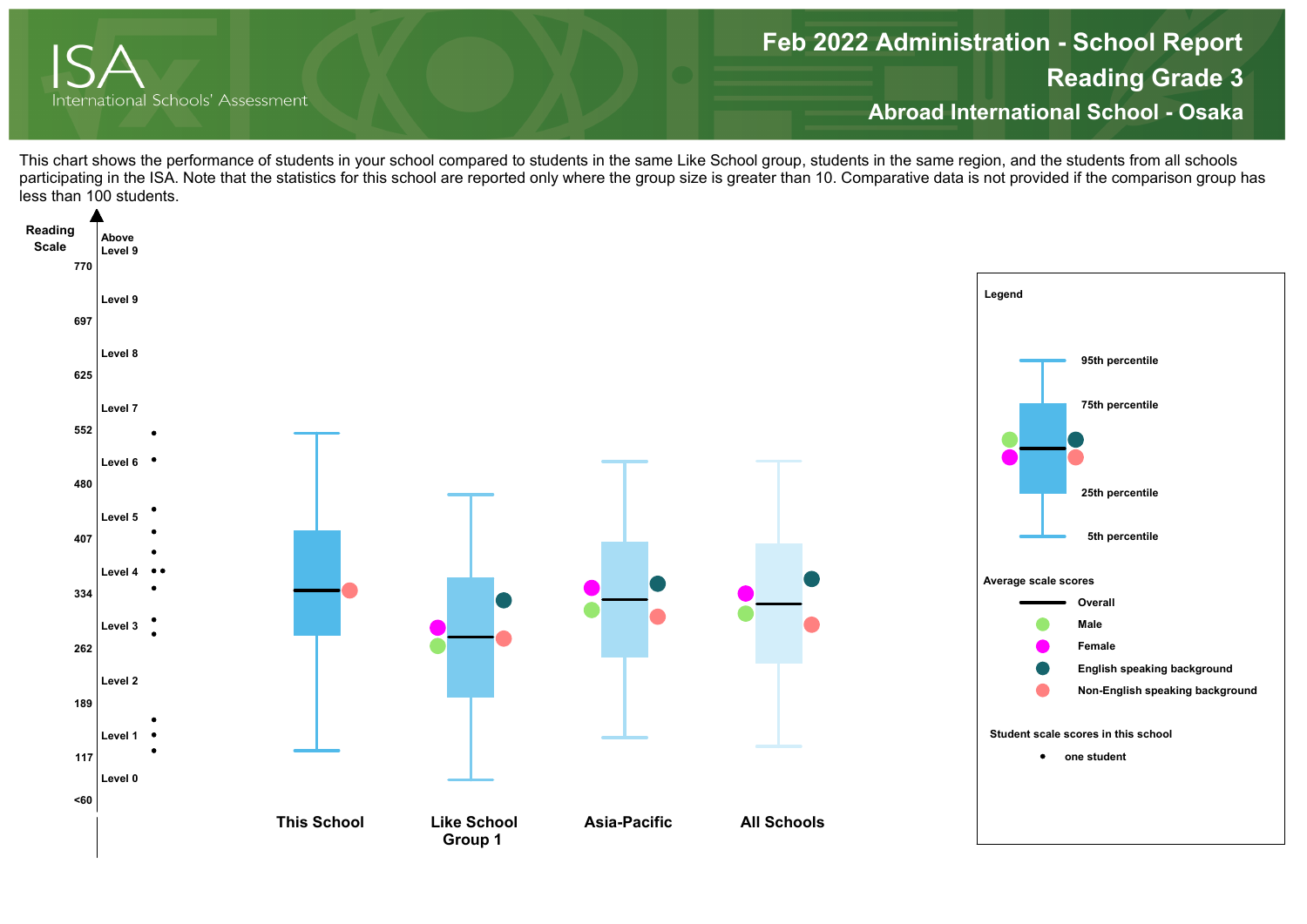

**Narrative/Reflective Writing Grade 3 Abroad International School - OsakaFeb 2022 Administration - School Report**

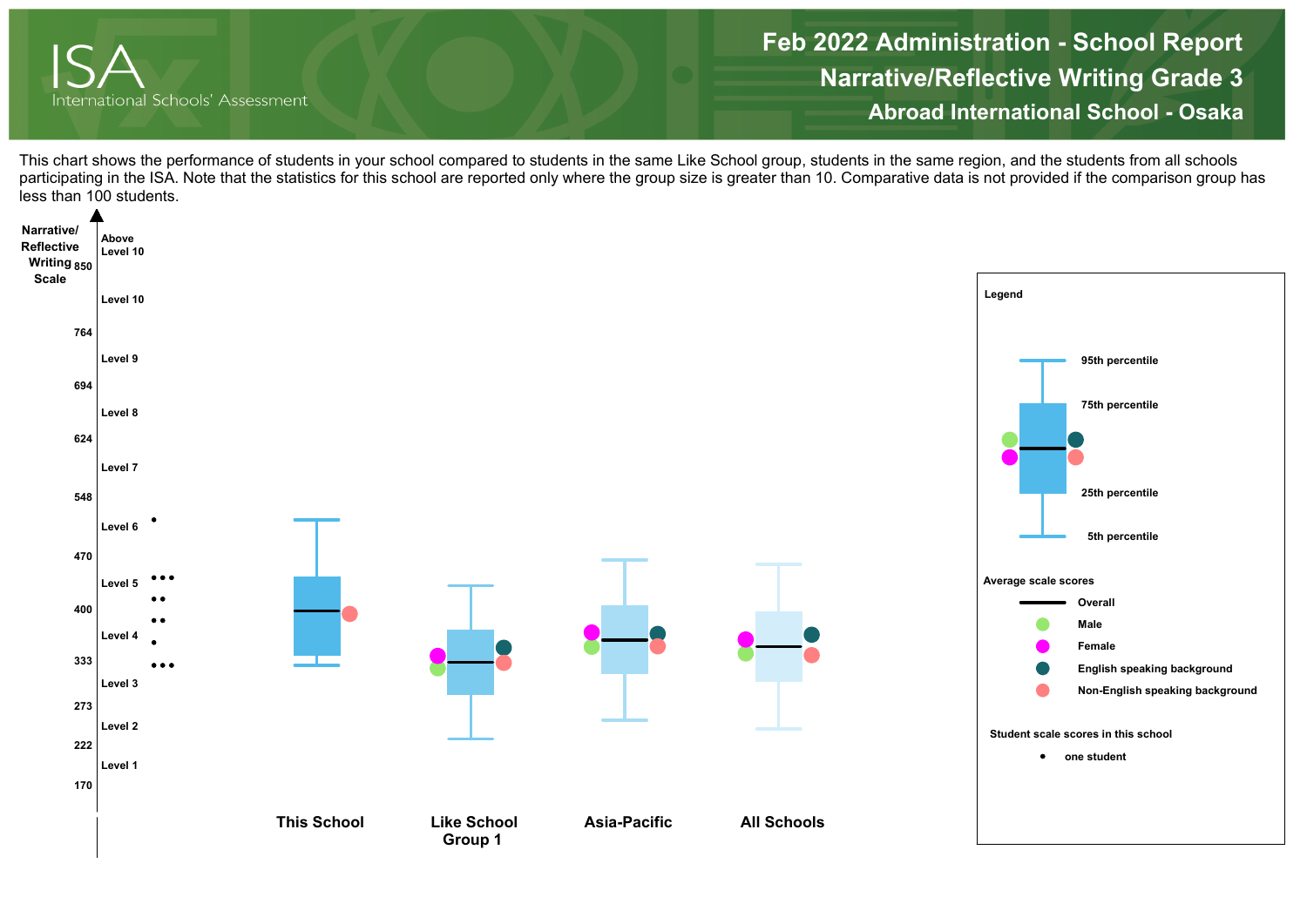

**Exposition/Argument Writing Grade 3 Abroad International School - Osaka Feb 2022 Administration - School Report**

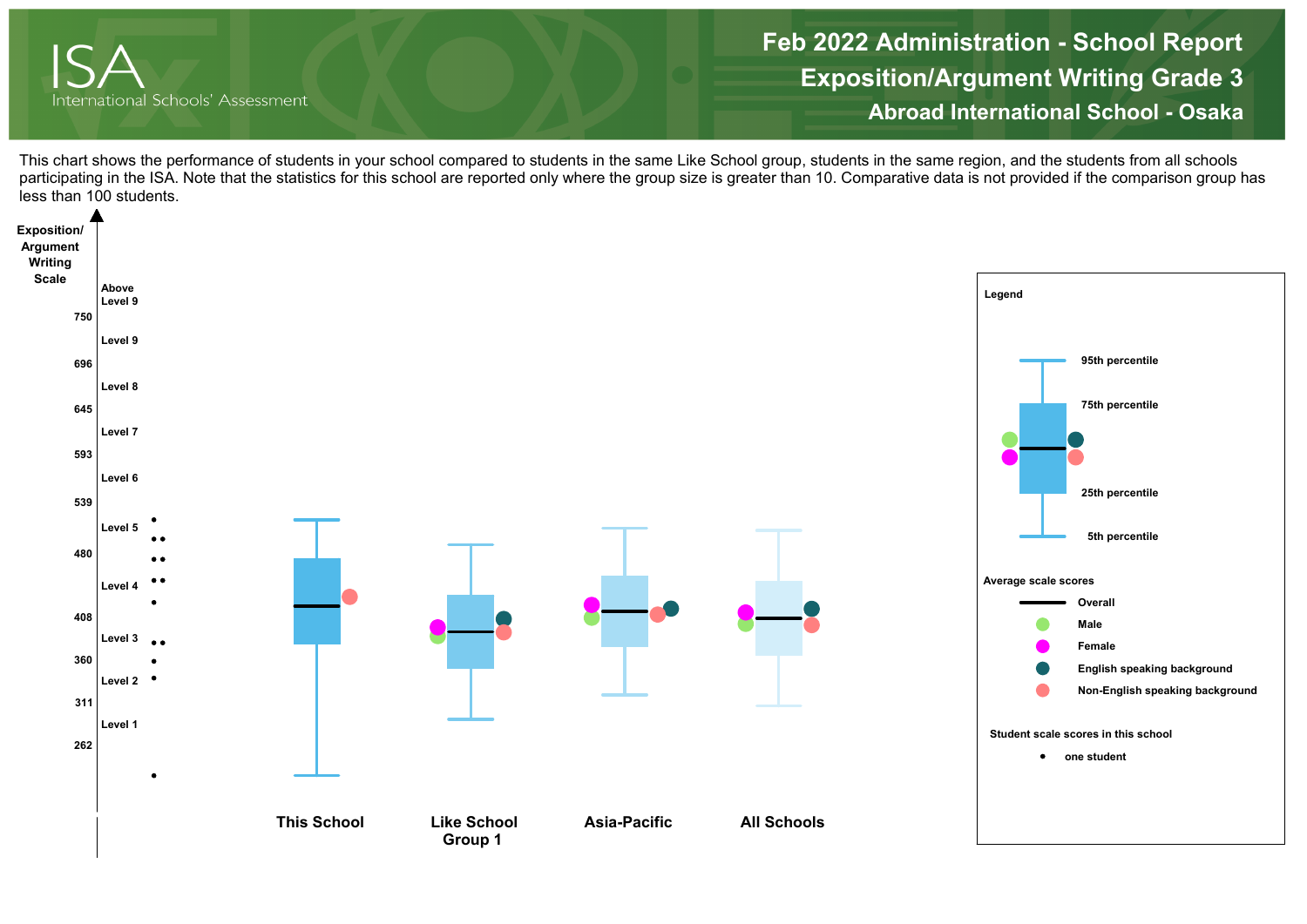

**Mathematical Literacy Grade 4 Abroad International School - OsakaFeb 2022 Administration - School Report**

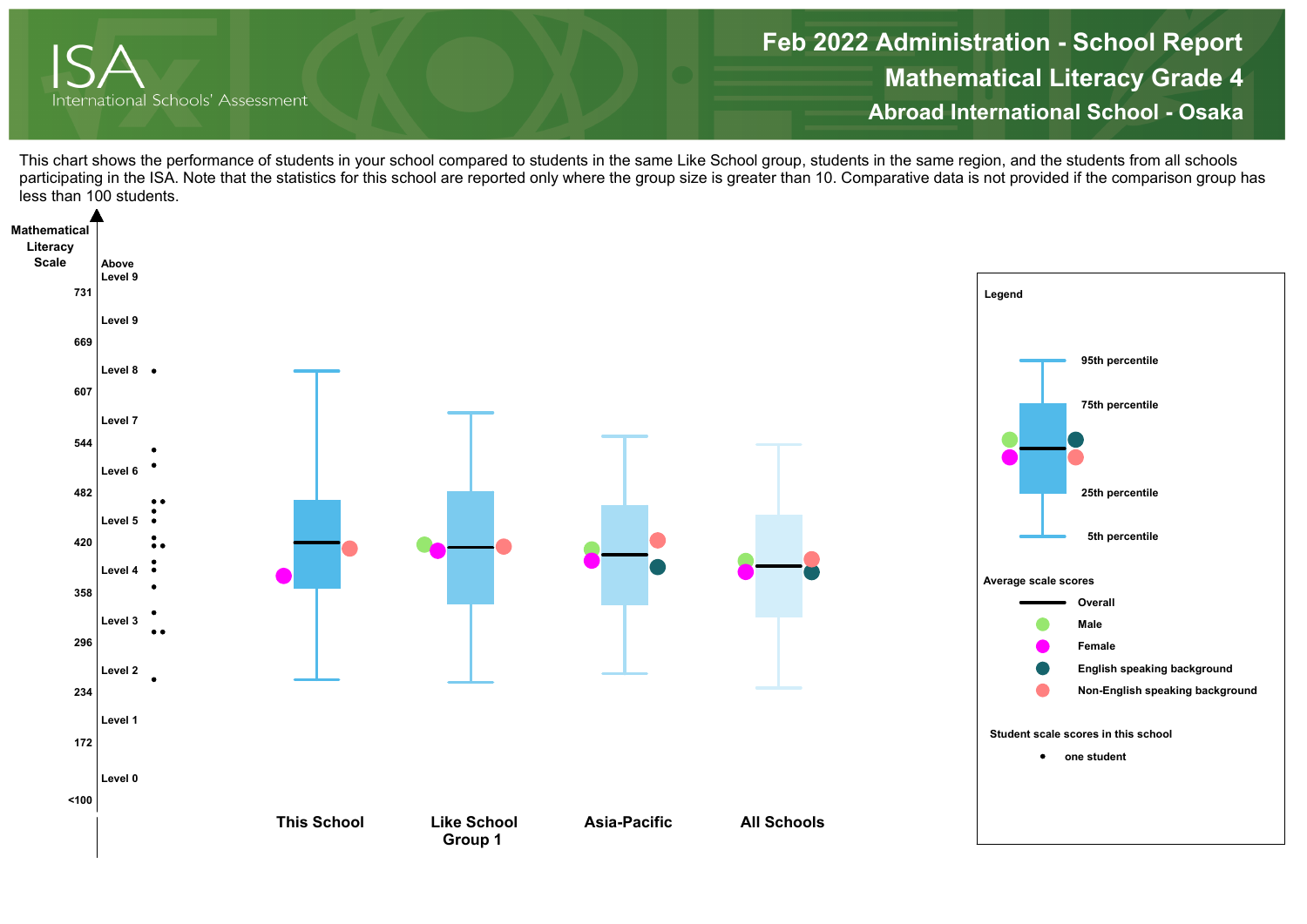

**Reading Grade 4 Abroad International School - Osaka Feb 2022 Administration - School Report**

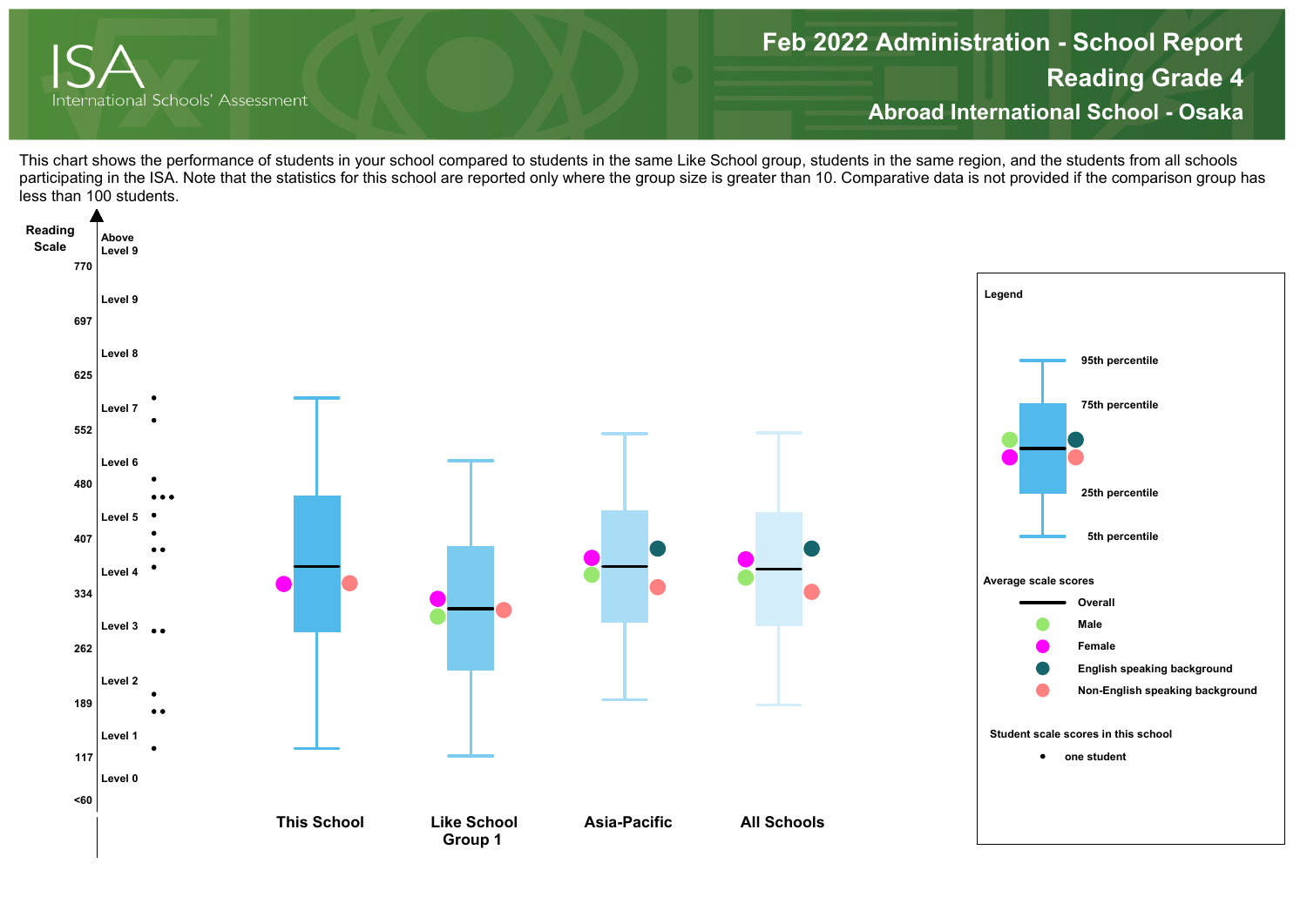

**Narrative/Reflective Writing Grade 4 Abroad International School - OsakaFeb 2022 Administration - School Report**

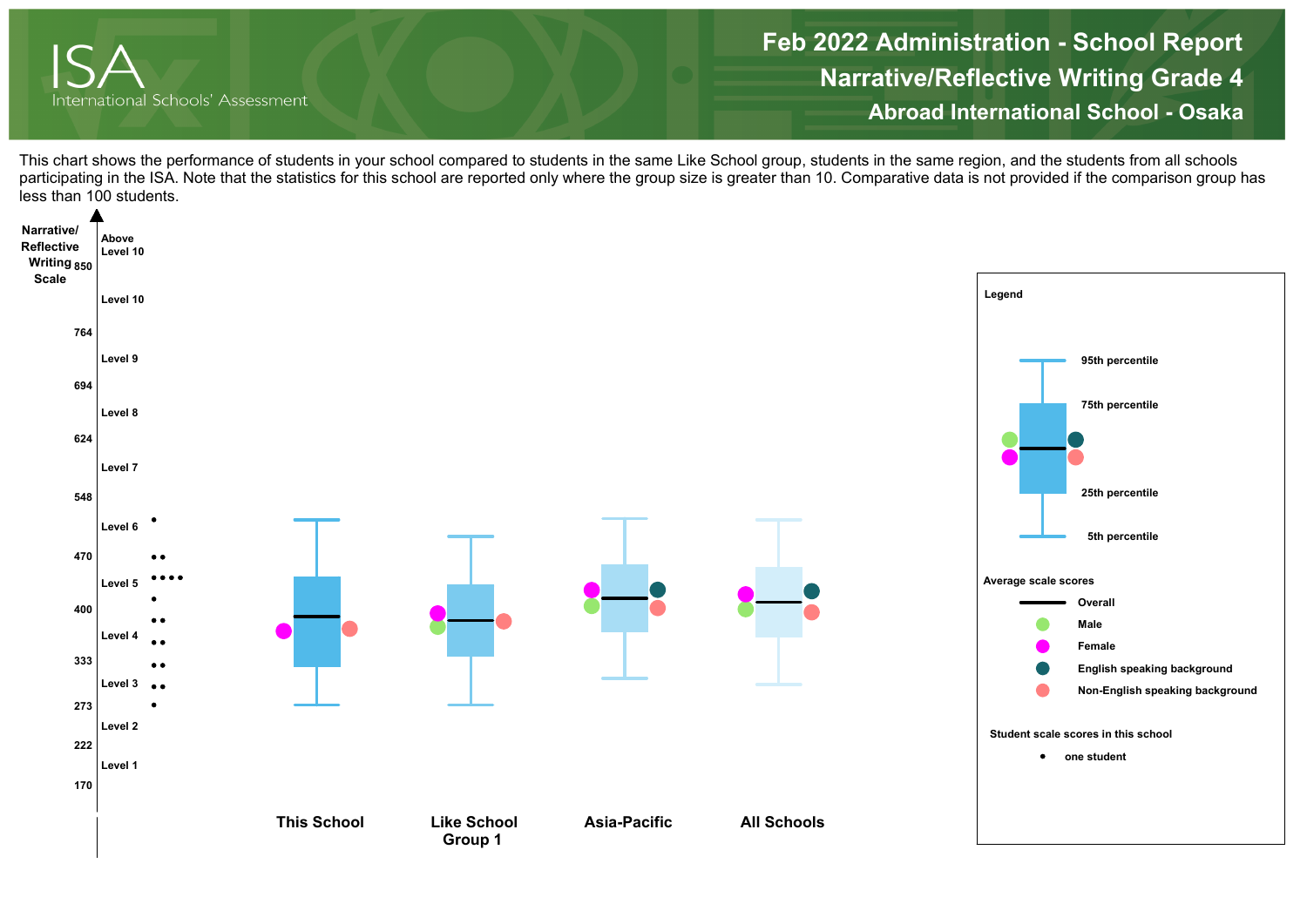

**Exposition/Argument Writing Grade 4 Abroad International School - Osaka Feb 2022 Administration - School Report**

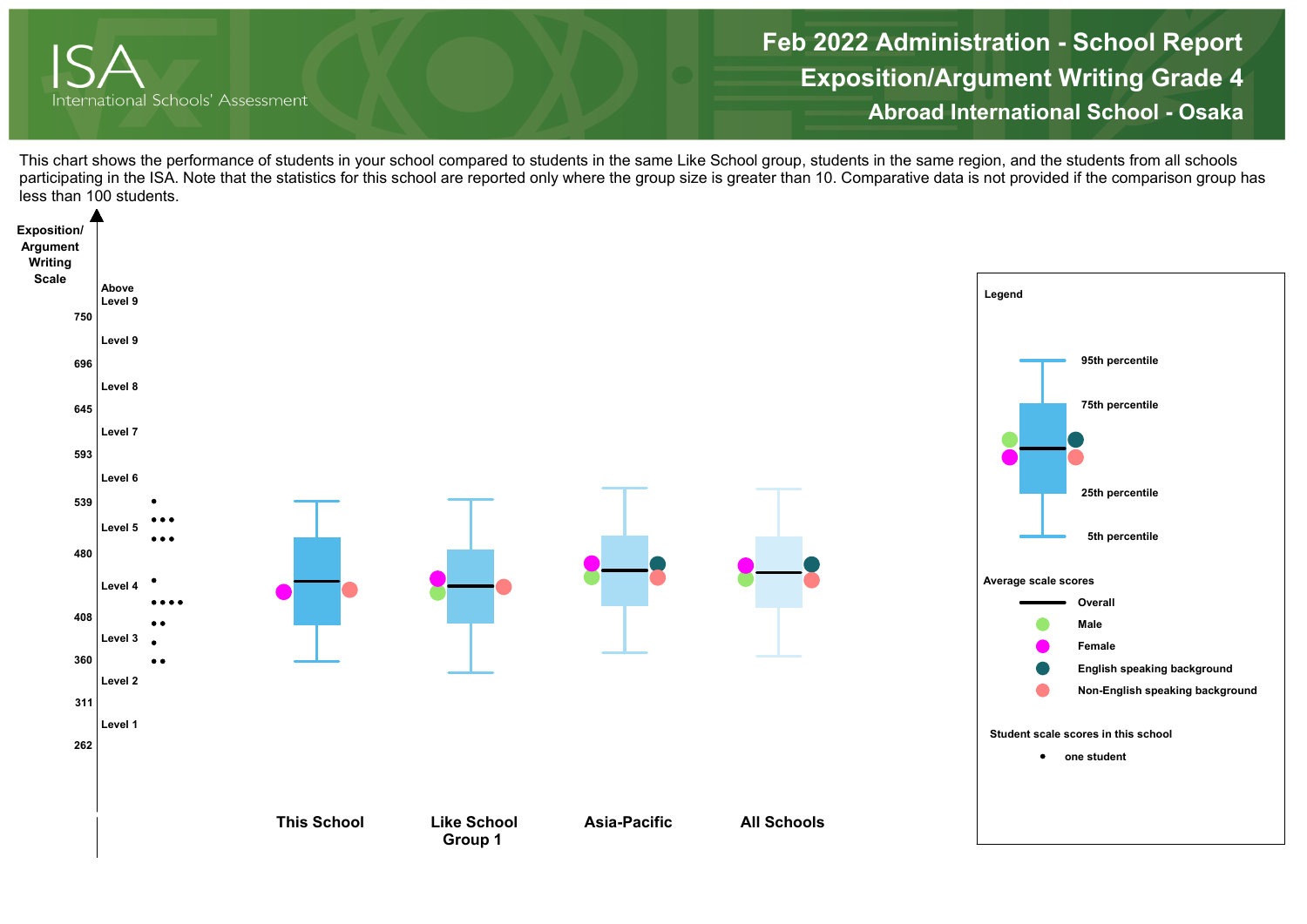

**Mathematical Literacy Grade 5 Abroad International School - OsakaFeb 2022 Administration - School Report**

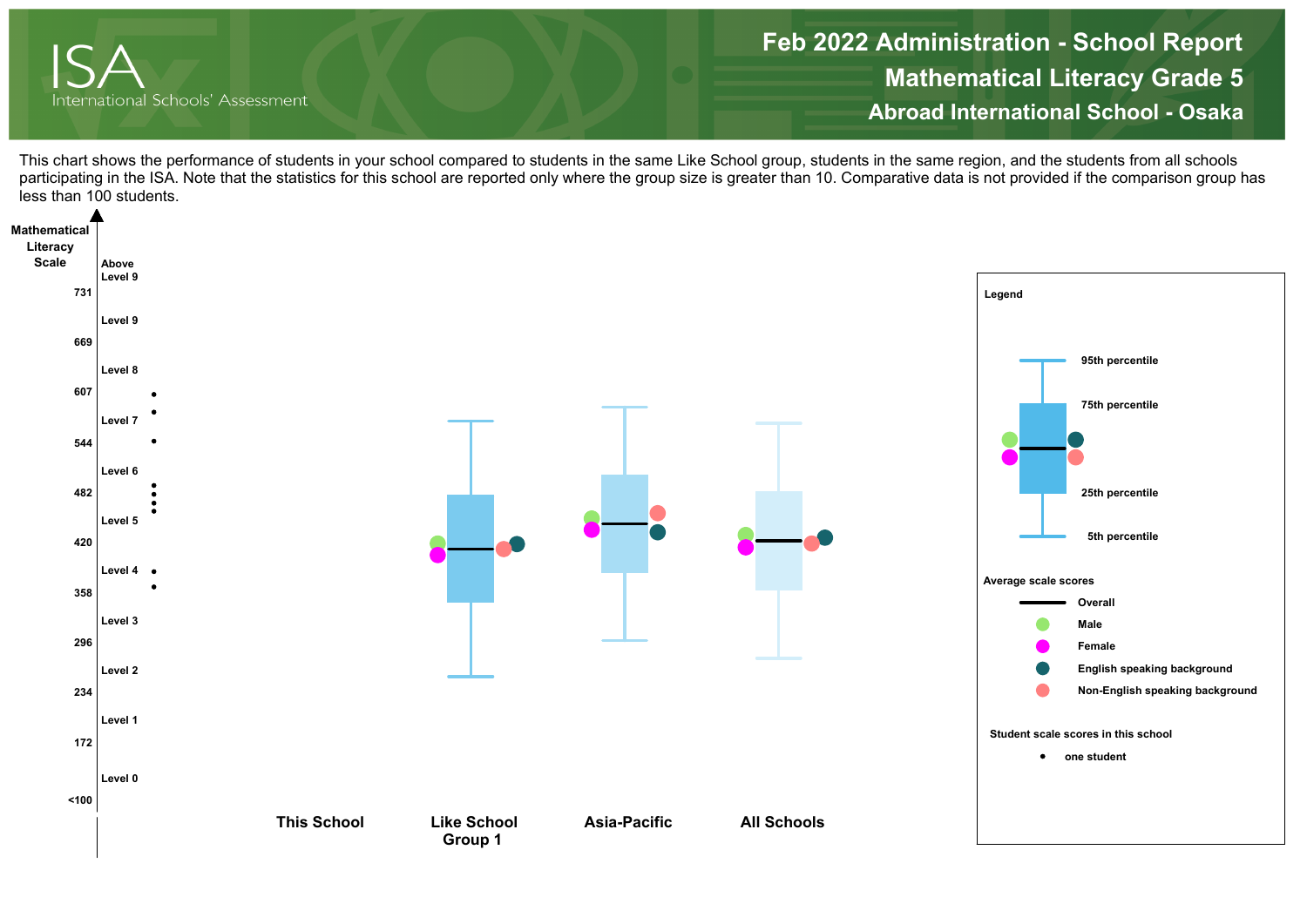

## **Reading Grade 5 Abroad International School - Osaka Feb 2022 Administration - School Report**

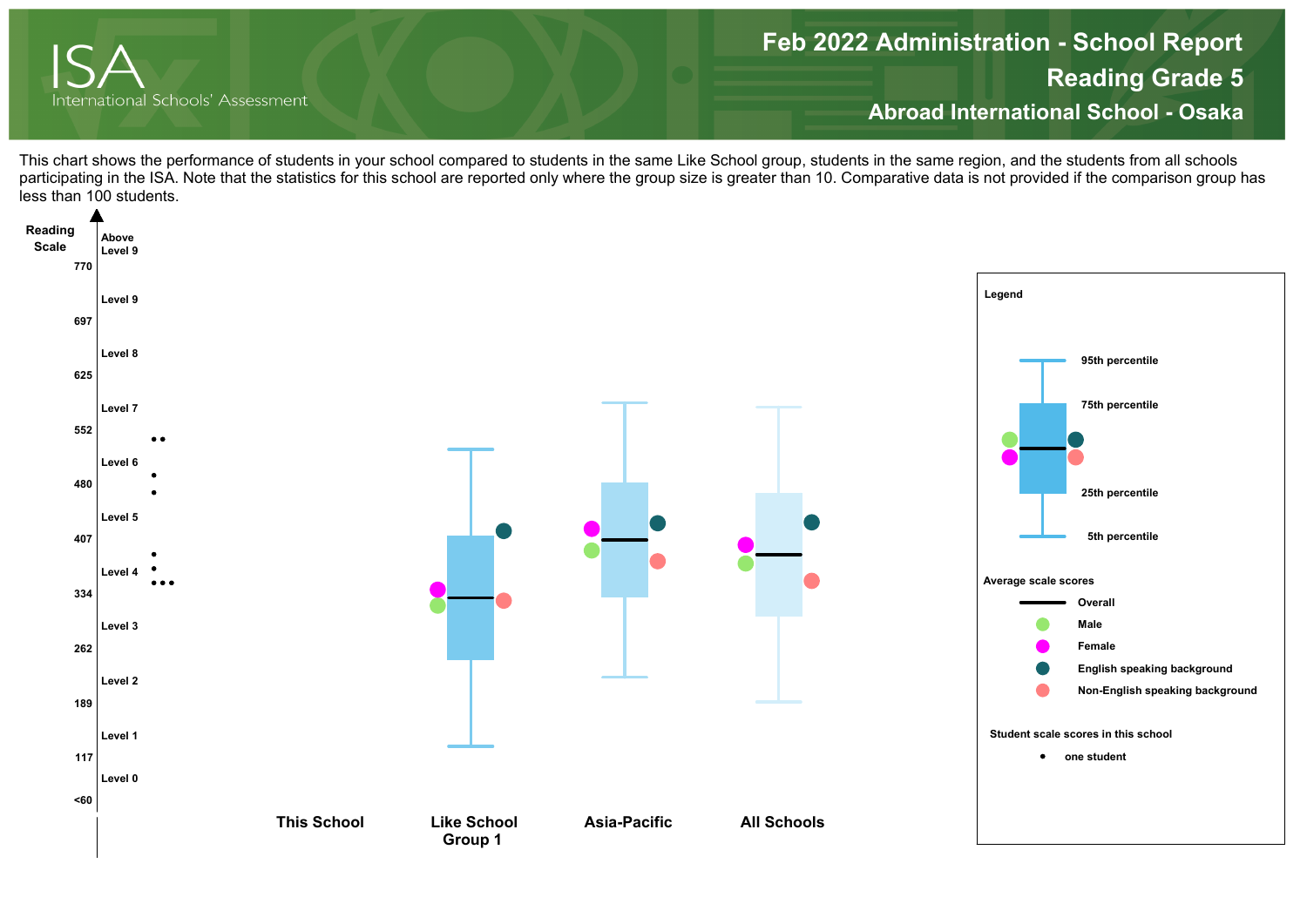

**Narrative/Reflective Writing Grade 5 Abroad International School - OsakaFeb 2022 Administration - School Report**

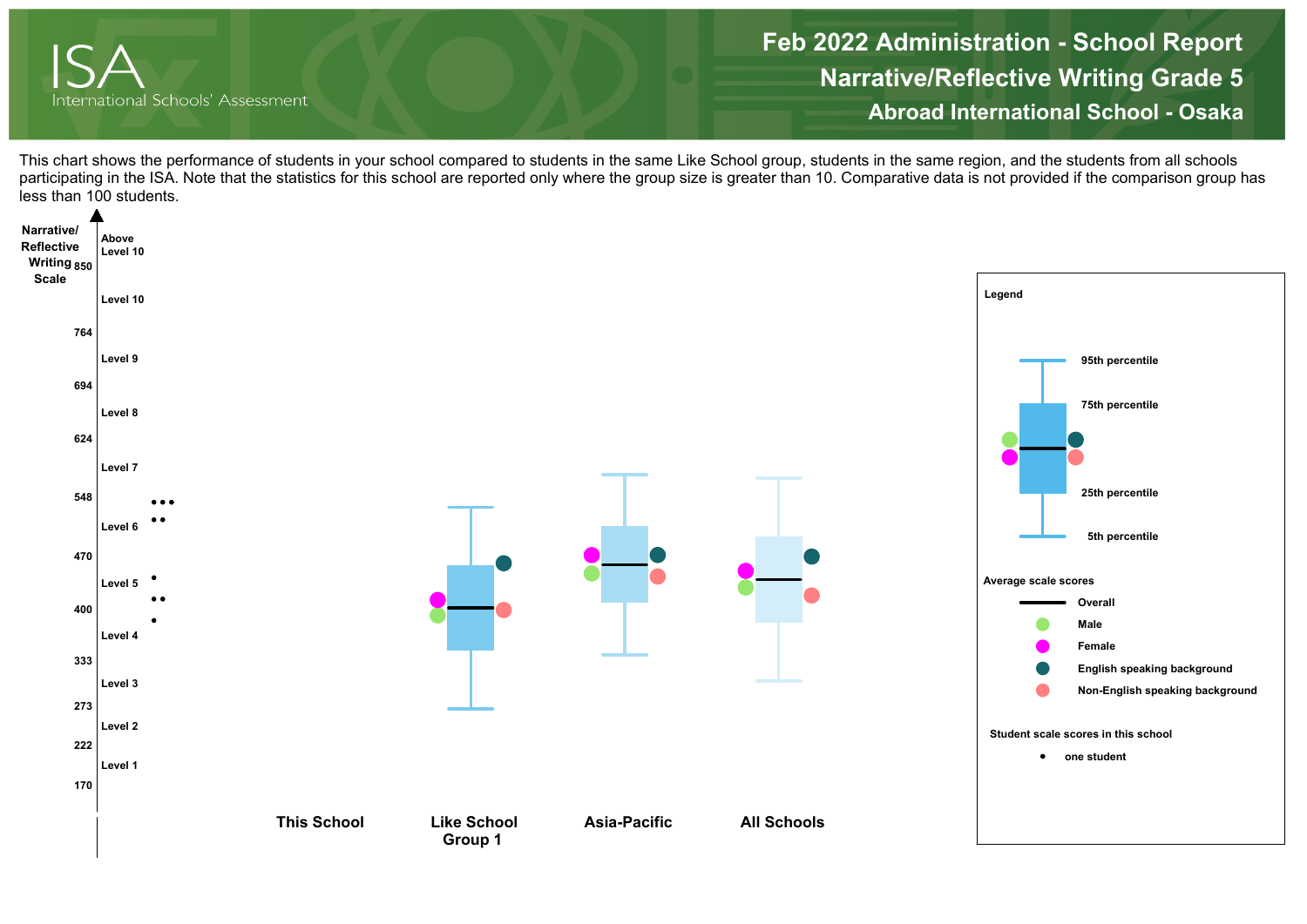

**Exposition/Argument Writing Grade 5 Abroad International School - Osaka Feb 2022 Administration - School Report**

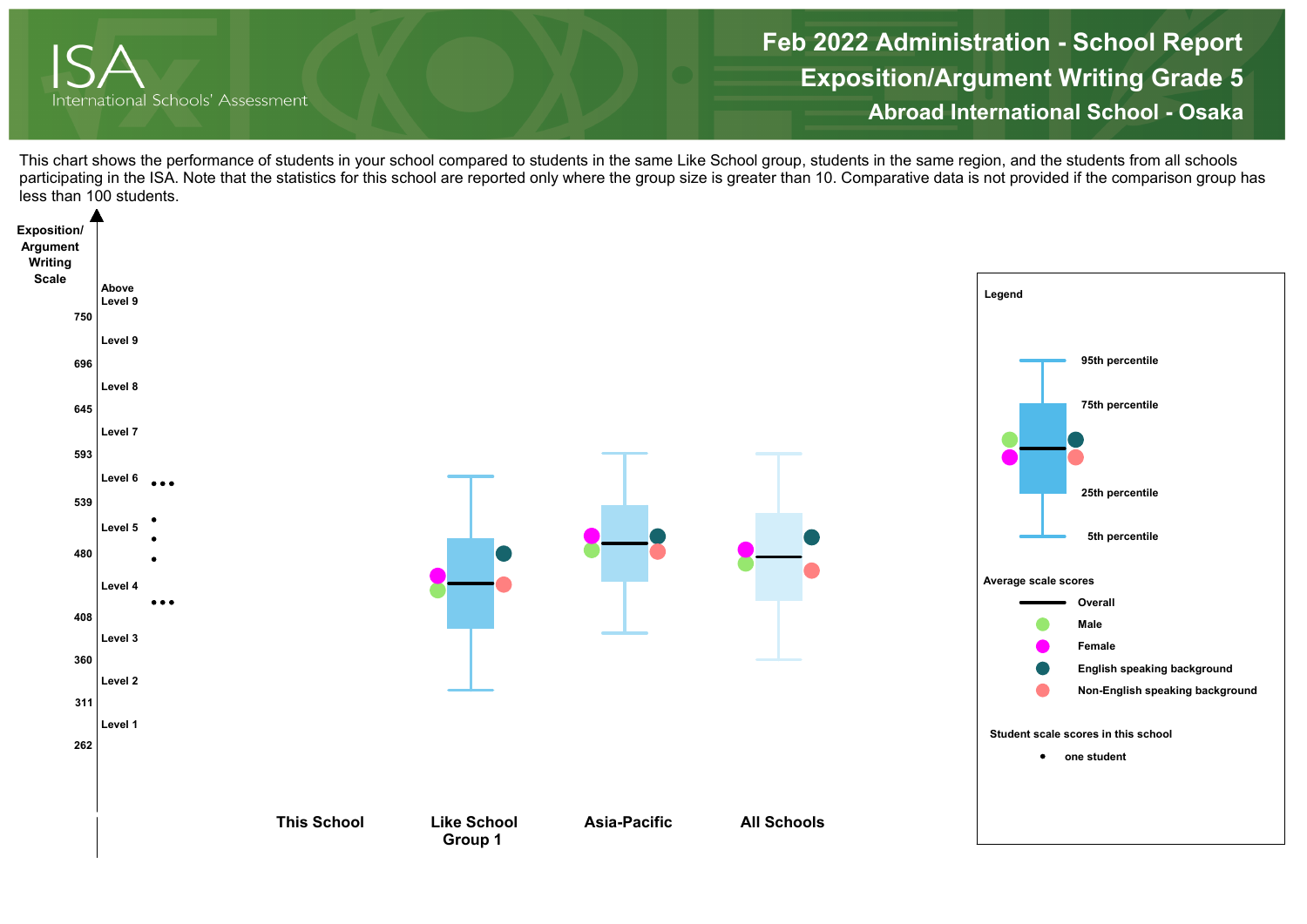

**Mathematical Literacy Grade 6 Abroad International School - OsakaFeb 2022 Administration - School Report**

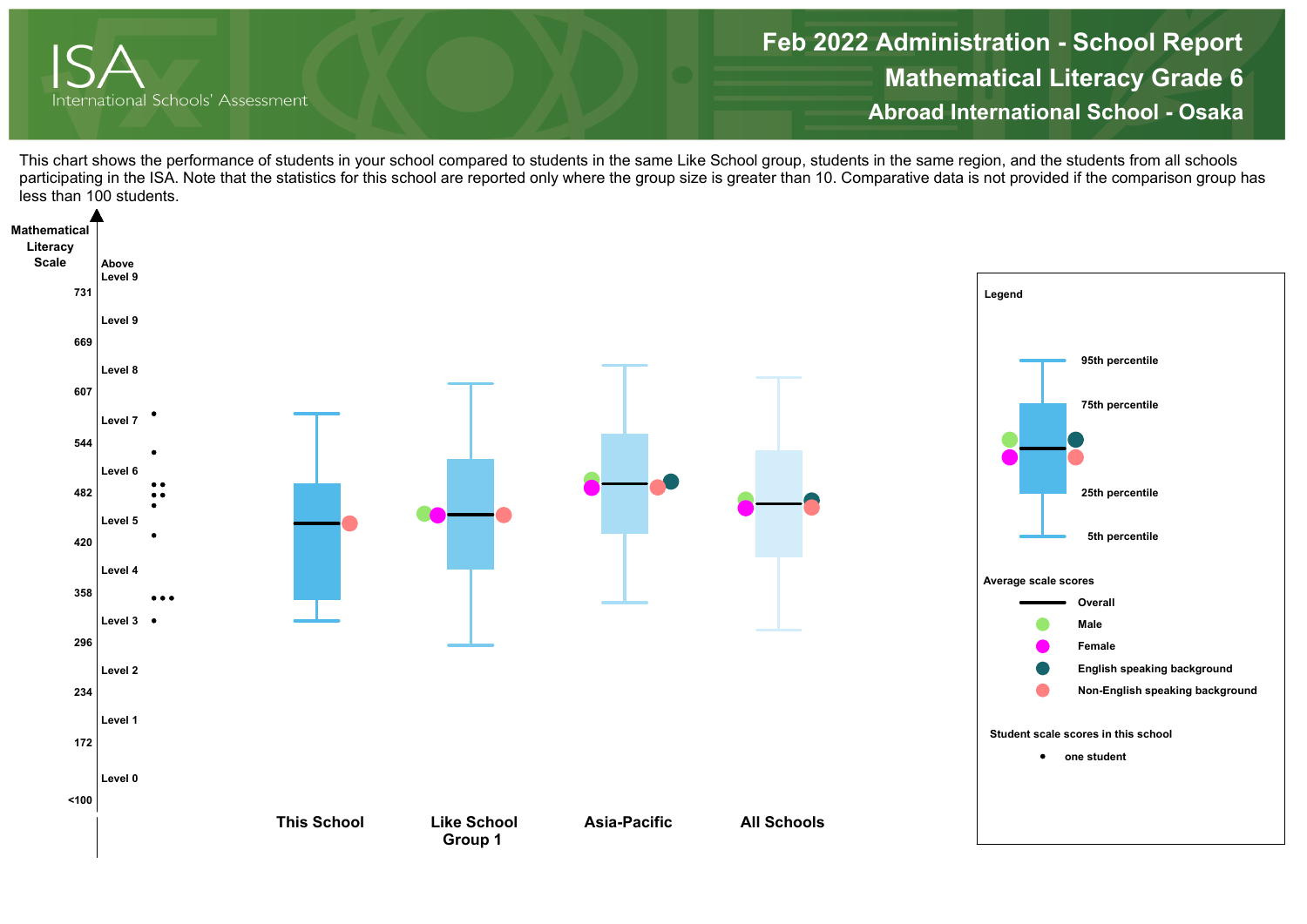

## **Reading Grade 6 Abroad International School - Osaka Feb 2022 Administration - School Report**

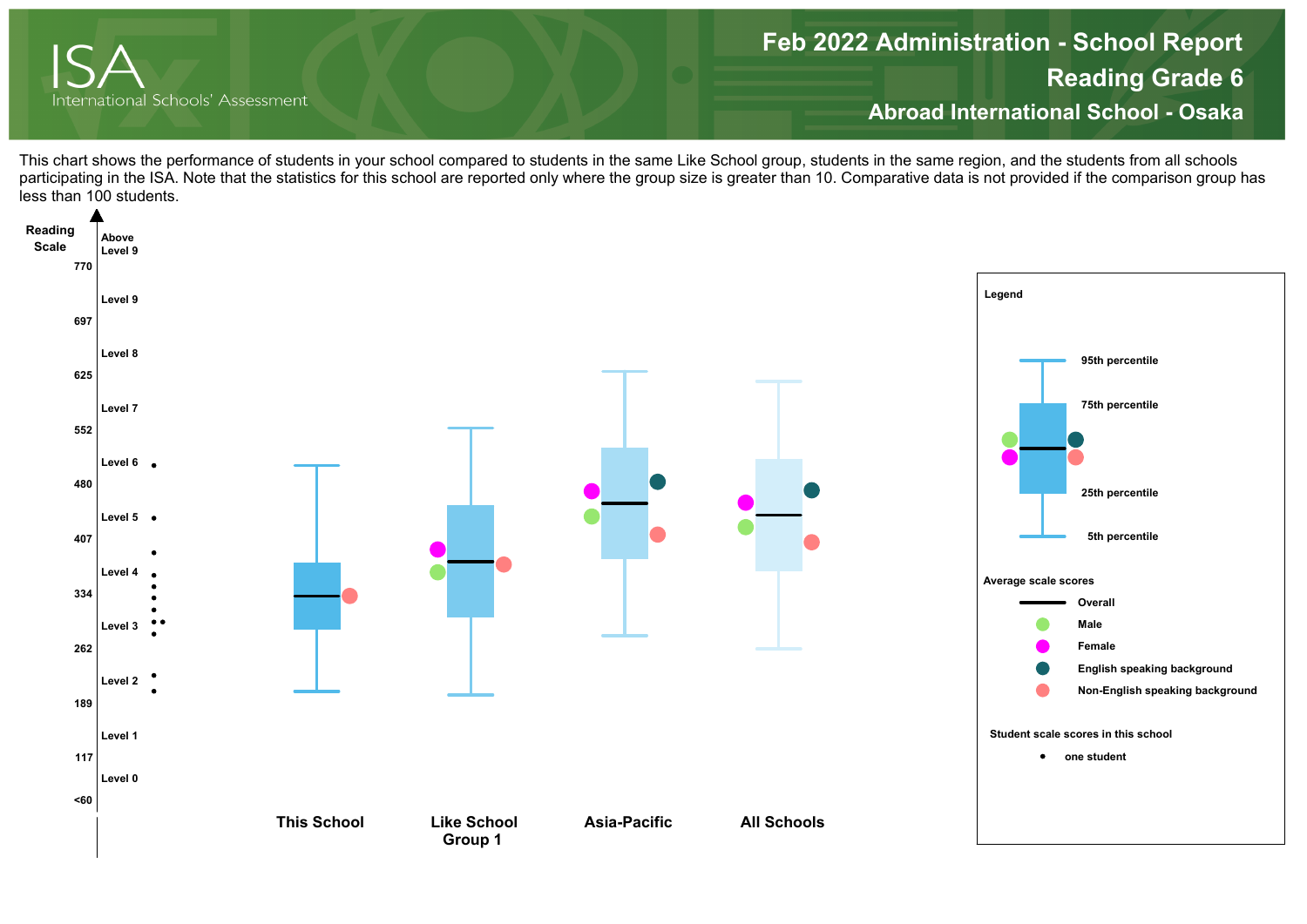

**Narrative/Reflective Writing Grade 6 Abroad International School - OsakaFeb 2022 Administration - School Report**

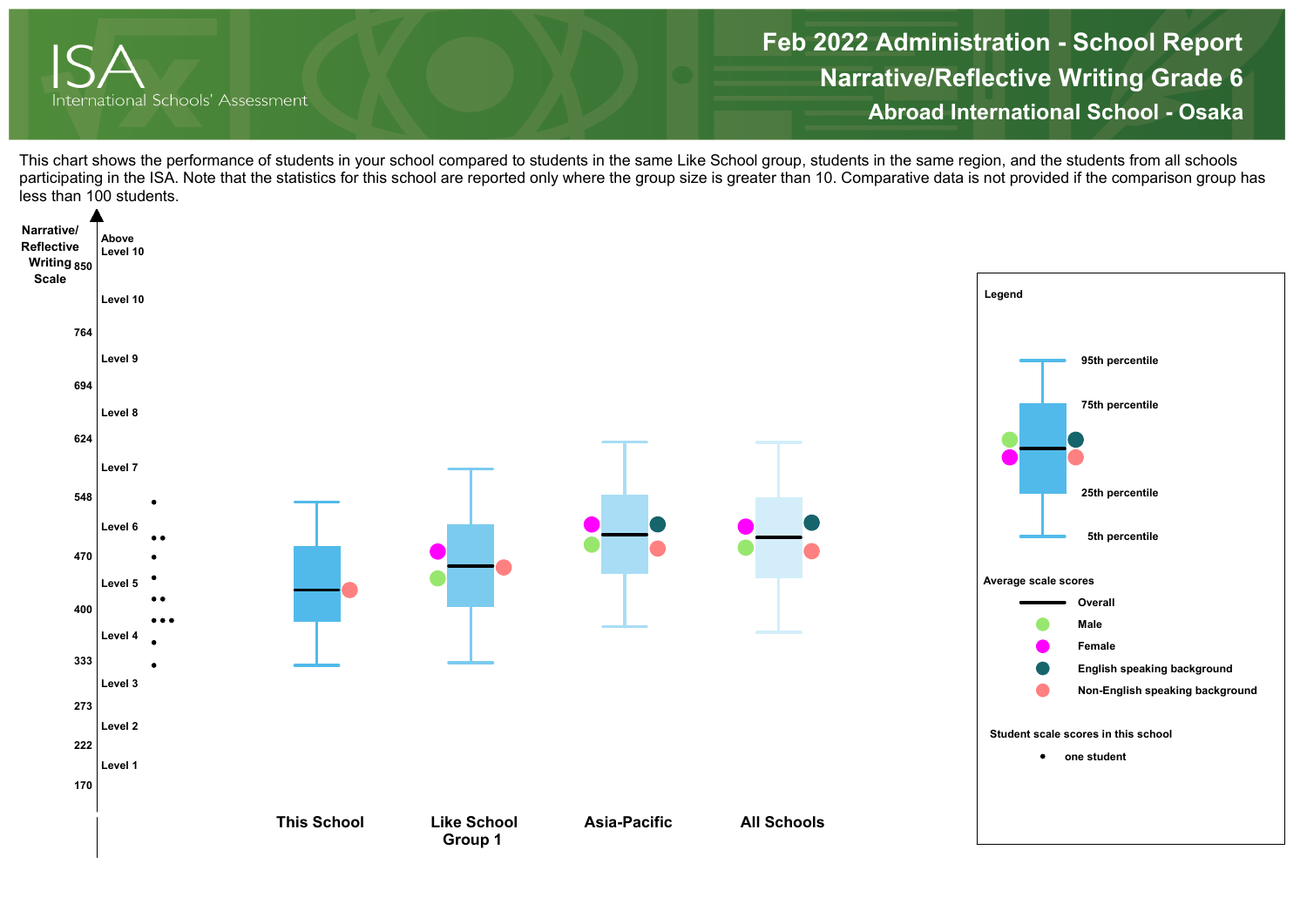

**Exposition/Argument Writing Grade 6 Abroad International School - Osaka Feb 2022 Administration - School Report**

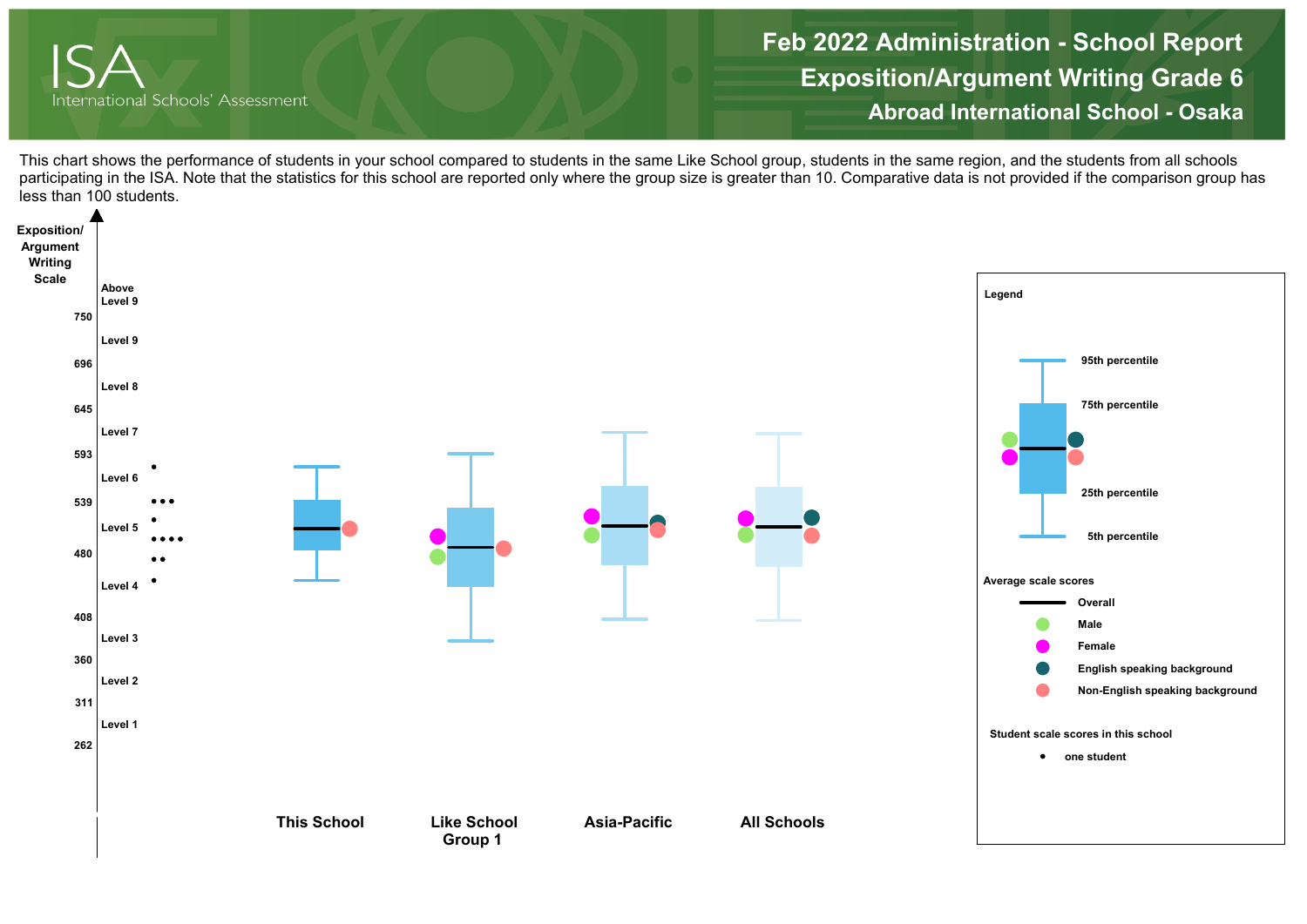

**Mathematical Literacy Grade 7 Abroad International School - OsakaFeb 2022 Administration - School Report**

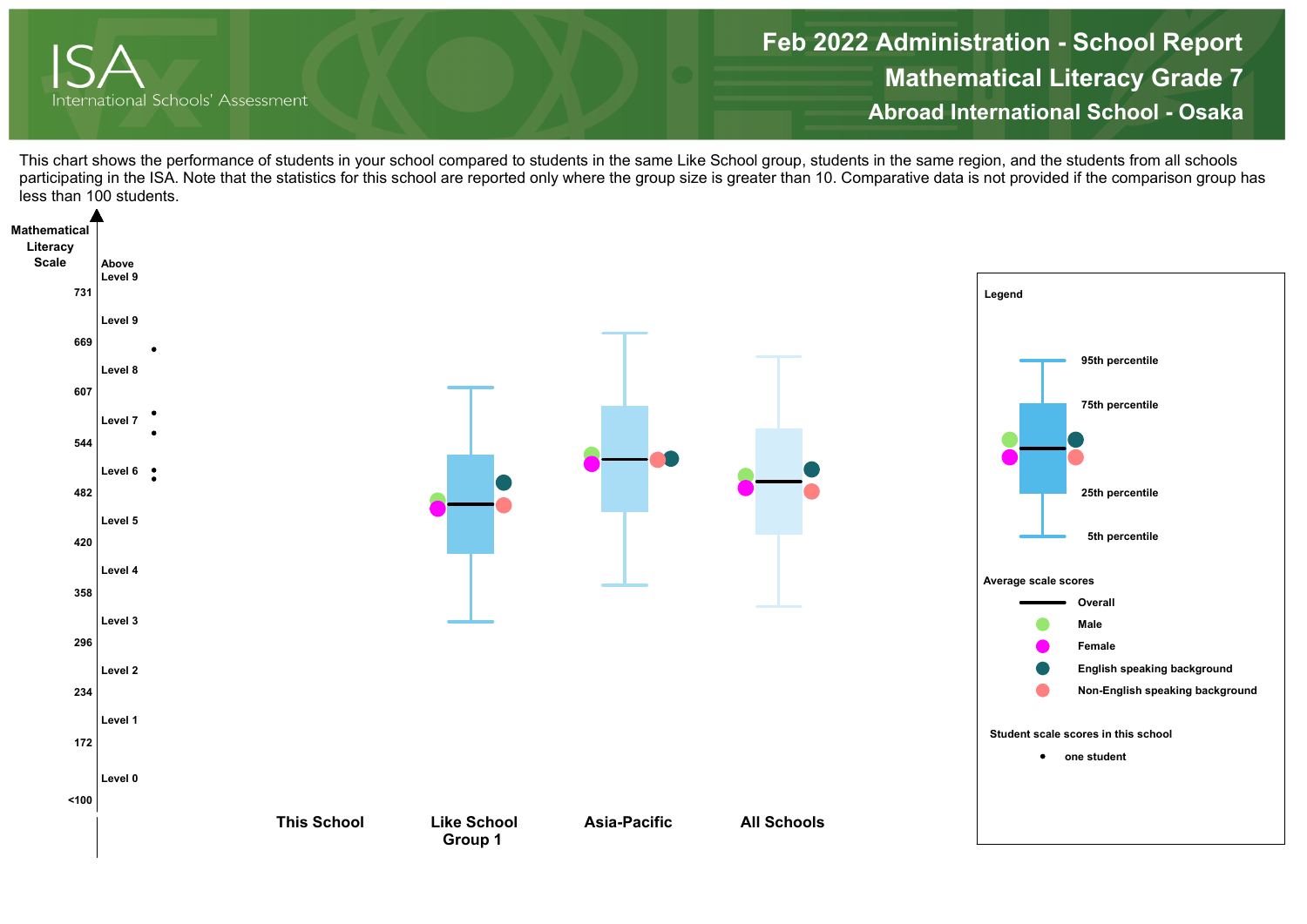

## **Reading Grade 7 Abroad International School - Osaka Feb 2022 Administration - School Report**

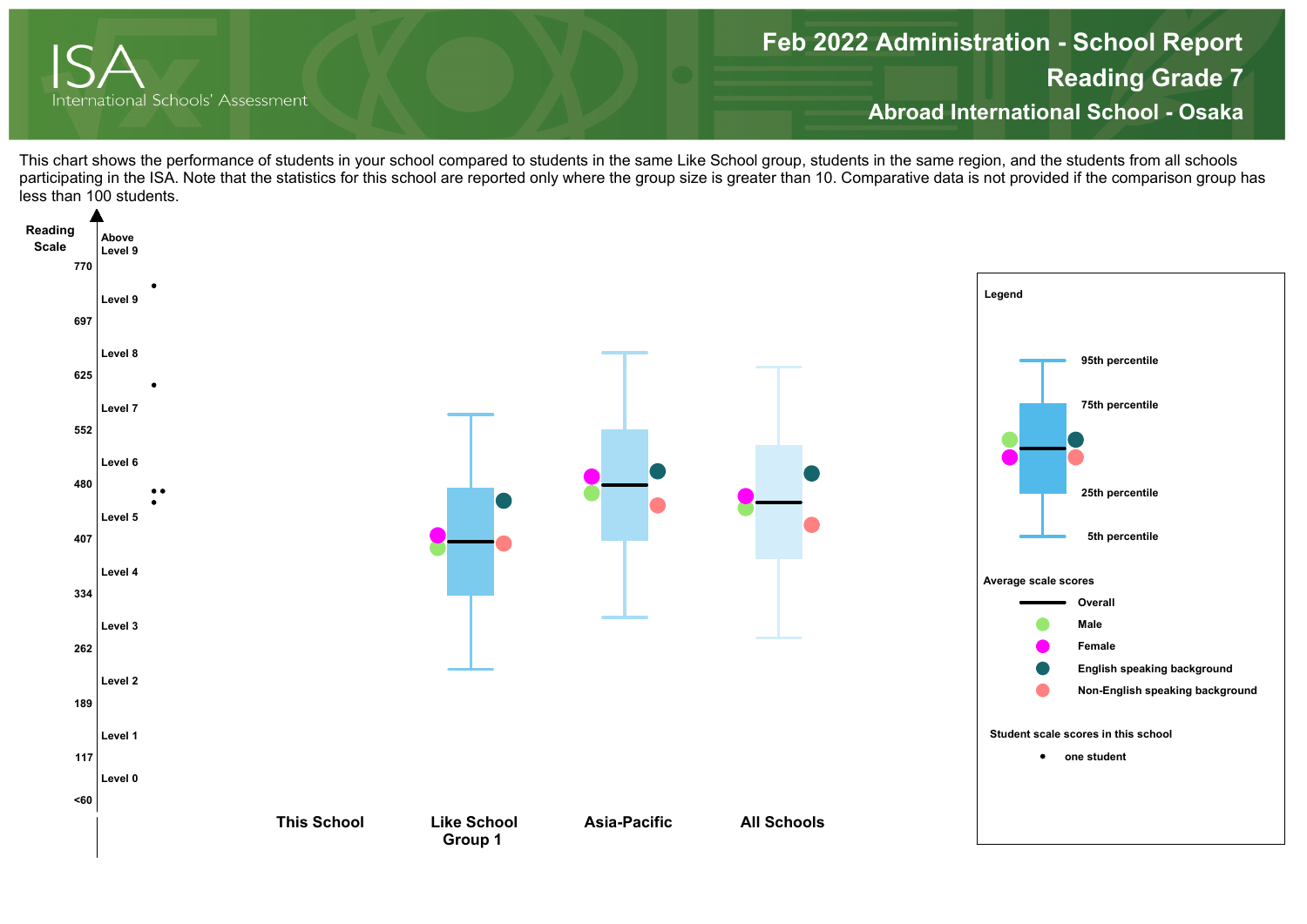

**Scientific Literacy Grade 7 Abroad International School - OsakaFeb 2022 Administration - School Report**

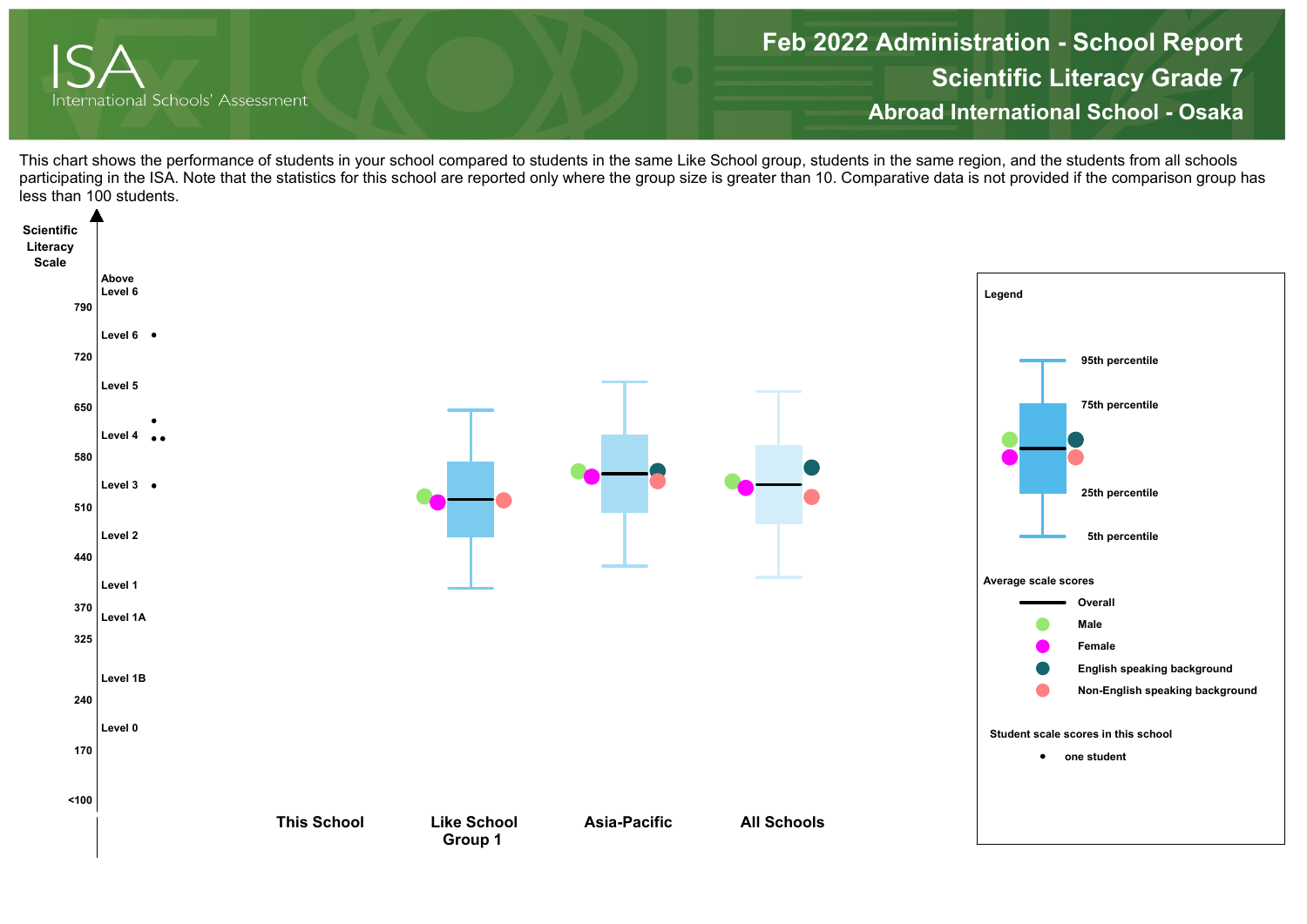

**Narrative/Reflective Writing Grade 7 Abroad International School - OsakaFeb 2022 Administration - School Report**